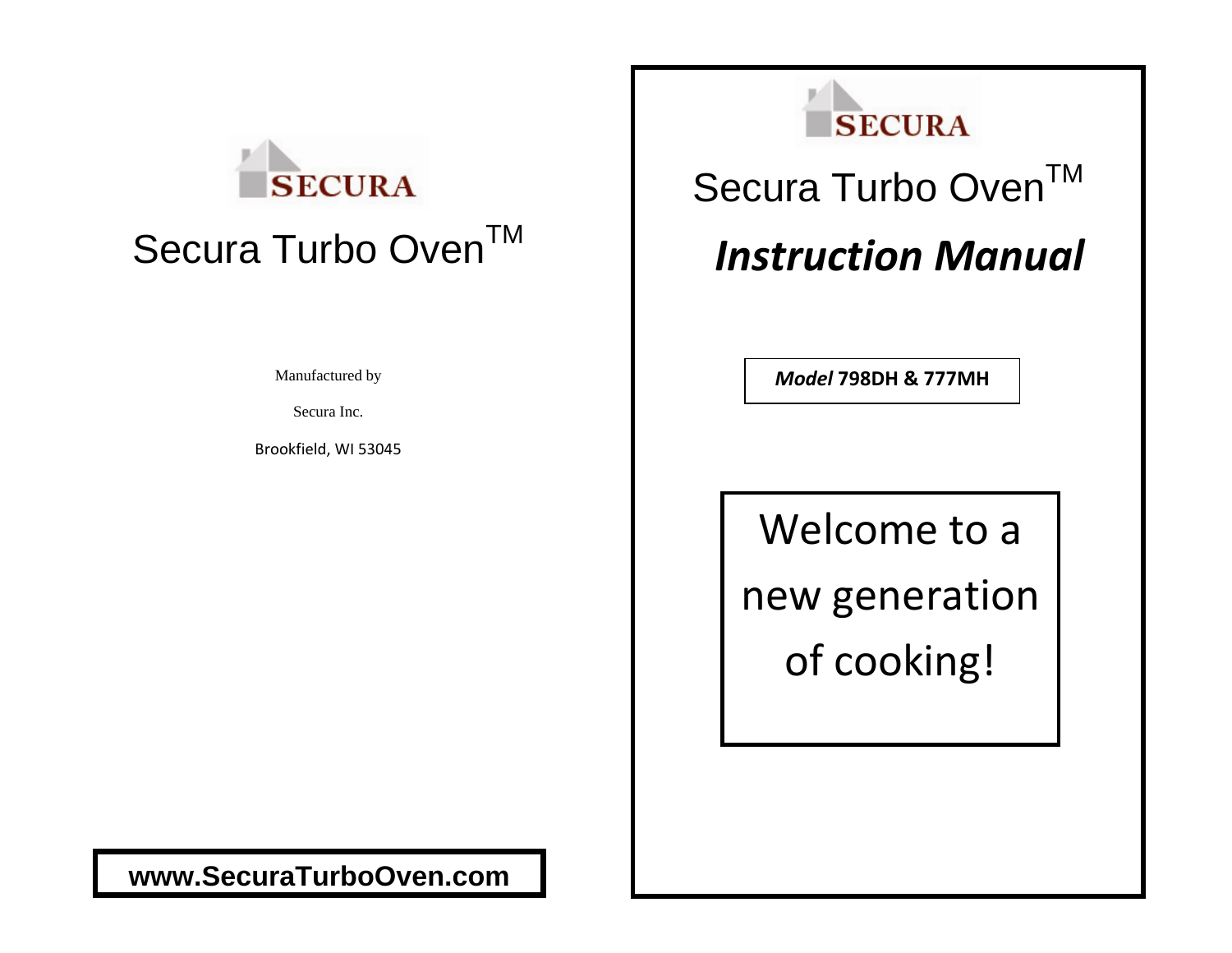### **Quick Reference Guide cont...**

**Thank You for selecting Secura as your** source for healthier cooking!

Secura is proud to be in home across the strategy of  $\overline{S}_{\text{pounds}}^{Chicken(3)}$  and  $\overline{S}_{\text{pounds}}^{Chicken(3)}$ USA and Canada. We know that with each Secura oven sold, families are getting healthier and less energy used that is making our earth healthier too.

Our products pridefully focus on being easy to use, being environmentally friendly, ergonomically designing, and affordable.

This manual covers both the Secura Digital Turbo Oven (Model 798DH) and the Secura Turbo Oven*TM* (Model 777MH).

# *Enjoy your new* Baked Potato (6 to 8 ounces) 35 to 45 minutes 235°C/450°F HIGH Lower rack. Spray rack with non-stick coating. *Secura Turbo OvenTM* Corn on the Cob

| Quick Reference Guide cont                        |                                                                                                                                          |                                                       |                            |                                                                                                                                    |
|---------------------------------------------------|------------------------------------------------------------------------------------------------------------------------------------------|-------------------------------------------------------|----------------------------|------------------------------------------------------------------------------------------------------------------------------------|
| <b>ITEMS</b>                                      | <b>COOKING TIME</b><br>(Fresh/Frozen)                                                                                                    | TEMP.                                                 | <b>FAN</b><br><b>SPEED</b> | <b>COOKING AND</b><br><b>SERVING TIPS</b>                                                                                          |
| <b>POULTRY</b>                                    |                                                                                                                                          |                                                       |                            |                                                                                                                                    |
| Chicken (3<br>pounds)<br>Quarter<br>Half<br>Whole | 28/35 minutes<br>38/45 minutes<br>25/28 minutes per pound                                                                                | 235°C/455°F MED<br>235°C/455°F MED<br>235°C/455°F MED |                            | Use HIGH fan speed<br>for<br>first half of cooking<br>time.<br>Lower rack. Brush with<br>sauce, if desired, in<br>last 10 minutes. |
| Chicken Breasts 28/35 minutes                     |                                                                                                                                          | 235°C/455°F HIGH                                      |                            | Lower rack.                                                                                                                        |
| Turkey<br>(Unstuffed)<br><b>Turkey Breast</b>     | 28/35 minutes per pound<br>65/75 minutes                                                                                                 | 235°C/455°F MED<br>235°C/455°F MED                    |                            | Season before<br>roasting.<br>Season before                                                                                        |
| (Half-3 pounds)                                   |                                                                                                                                          |                                                       |                            | roasting.                                                                                                                          |
| Cornish Hens                                      | 25/30 minutes per pound                                                                                                                  | 235°C/455°F MED                                       |                            | Season before<br>roasting.                                                                                                         |
|                                                   | <b>BREADS AND CONVENIENCE FOODS</b>                                                                                                      |                                                       |                            |                                                                                                                                    |
| <b>Muffins</b>                                    | 10 minutes                                                                                                                               | 205°C/400°F LOW                                       |                            | Place in a 6 muffin tin<br>with liners                                                                                             |
| <b>Biscuits</b>                                   | 9 minutes                                                                                                                                | 205°C/400°F LOW                                       |                            | Use a 10" non-stick<br>pan.                                                                                                        |
| Dinner Rolls                                      | 15 minutes                                                                                                                               | 180°C/355°F LOW                                       |                            | Rise till doubled before<br>baking.                                                                                                |
| Tacos (Frozen)                                    | 6 to 7 minutes                                                                                                                           | 235°C/455°F LOW                                       |                            | Lower rack. Spray rack<br>with non-stick coating.                                                                                  |
| Brownies                                          | 20 minutes                                                                                                                               | 180°C/355°F MED                                       |                            | Lower rack. Spray rack<br>with non-stick coating.                                                                                  |
| <b>VEGETABLES</b>                                 |                                                                                                                                          |                                                       |                            |                                                                                                                                    |
| to 8 ounces)                                      | Baked Potato (6 35 to 45 minutes                                                                                                         | 235°C/450°F HIGH                                      |                            | Lower rack. Spray rack<br>with non-stick coating.                                                                                  |
| Corn on the Cob 25/30 minutes<br>(4 -5 ears)      |                                                                                                                                          | 205°C/400°F LOW                                       |                            | Lower rack.<br>Unshucked and soak<br>in water before<br>roasting.                                                                  |
| <b>French Fries</b>                               | 15/18 minutes or until crisp                                                                                                             | 235°C/450°F HIGH                                      |                            | Upper rack. Spray rack<br>with non-stick coating.                                                                                  |
| volume and texture.                               | The listed cooking time and temperature are general guidelines only.<br>The actual cooking time may vary depending on food type, weight, |                                                       |                            |                                                                                                                                    |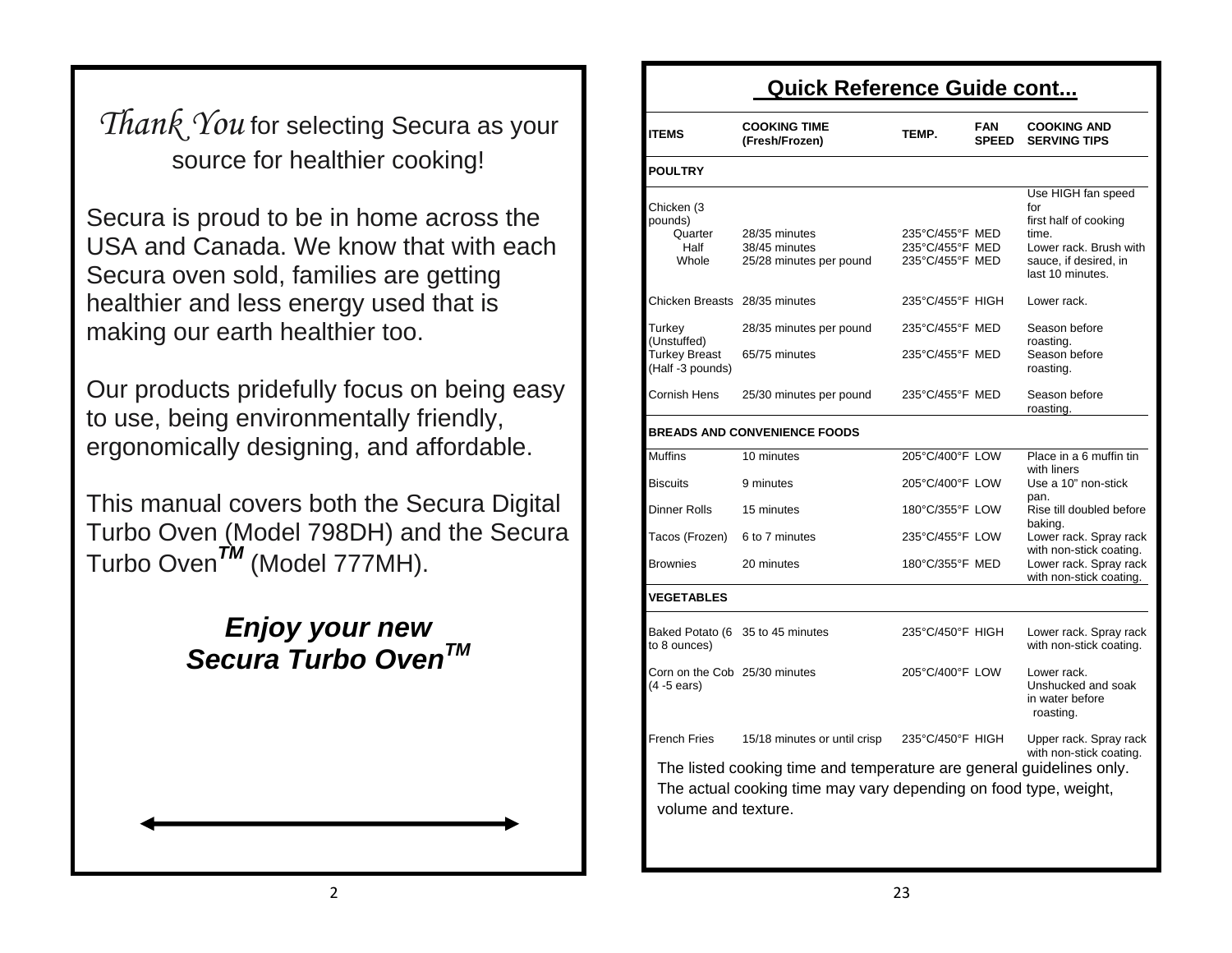| <b>ITEMS</b>                                                    | <b>COOKING TIME</b><br>(Fresh/Frozen)                                                                                                                          | TEMP.                                                | <b>FAN</b> | <b>COOKING AND</b><br><b>SPEED SERVING TIPS</b>                                                     |
|-----------------------------------------------------------------|----------------------------------------------------------------------------------------------------------------------------------------------------------------|------------------------------------------------------|------------|-----------------------------------------------------------------------------------------------------|
| <b>MEATS AND FISH</b>                                           |                                                                                                                                                                |                                                      |            |                                                                                                     |
| <b>Beef Rib Roast</b>                                           | 30/38 minutes per pound.                                                                                                                                       | 205°C/400°F MED                                      |            | Top with your<br>favorite sauce.                                                                    |
| Meat Loaf (2<br>pound)                                          | 55/65 minutes                                                                                                                                                  | 205°C/400°F MED                                      |            | Top with tomato<br>paste.                                                                           |
| Hamburgers                                                      | 10/14 minutes (rare)<br>12/16 minutes (medium)<br>14/18 minutes (well done)                                                                                    | 205°C/400°F HIGH                                     |            | Grill on lower rack.                                                                                |
| Hot Dogs                                                        | 8/12 minutes                                                                                                                                                   | 235°C455°F HIGH                                      |            | Grill on upper rack.                                                                                |
| Rib Eye or Strip<br>Steak                                       | 10/14 min per side (rare)<br>12/16 minutes per side<br>(medium)                                                                                                | 235°C455°F HIGH                                      |            | Cook on upper rack.                                                                                 |
| Grilled shrimp                                                  | 8/12 minutes                                                                                                                                                   | 205°C/400°F HIGH                                     |            | Peel and place<br>6 to 8 shrimp on<br>each skewer.                                                  |
| <b>Lobster Tails</b>                                            | 14/18 minutes                                                                                                                                                  | 235°C/455°F MED                                      |            | Split and discard<br>under shell.<br>Upper rack.                                                    |
| Pork Loin Roast<br>Pork Chops<br>Sausage Patties<br>Leg of Lamb | 25/30 min per pound<br>12/16 minutes<br>13/17 minutes<br>Rare-20/24 min per pound. 205°C/400°F MED<br>Medium-25/28 min per pound.<br>Well-30/34 min per pound. | 205°C/400°F MED<br>235°C455°F MED<br>235°C455°F HIGH |            | Bottom rack.<br>Upper rack.<br>Upper rack.<br>Cook at 500°F<br>on HIGH fan<br>for first 20 minutes. |
| <b>Breaded Fish</b><br>(Frozen)                                 | $\sim$ /5 to 7 min less than<br>package directs                                                                                                                | 205°C/400°F HIGH                                     |            | Upper rack.                                                                                         |

### **Table of Contents**

| III. Helpful Tips                  |
|------------------------------------|
|                                    |
|                                    |
| Food Preparation & Presentation 11 |
| <b>IV. Using Your Oven</b>         |
| Before You Begin Cooking 12        |
| How to Operate Oven 798DH 13       |
| How to Operate Oven 777MH16        |
|                                    |
| V.                                 |
| Guides<br>VI.                      |
|                                    |
|                                    |
|                                    |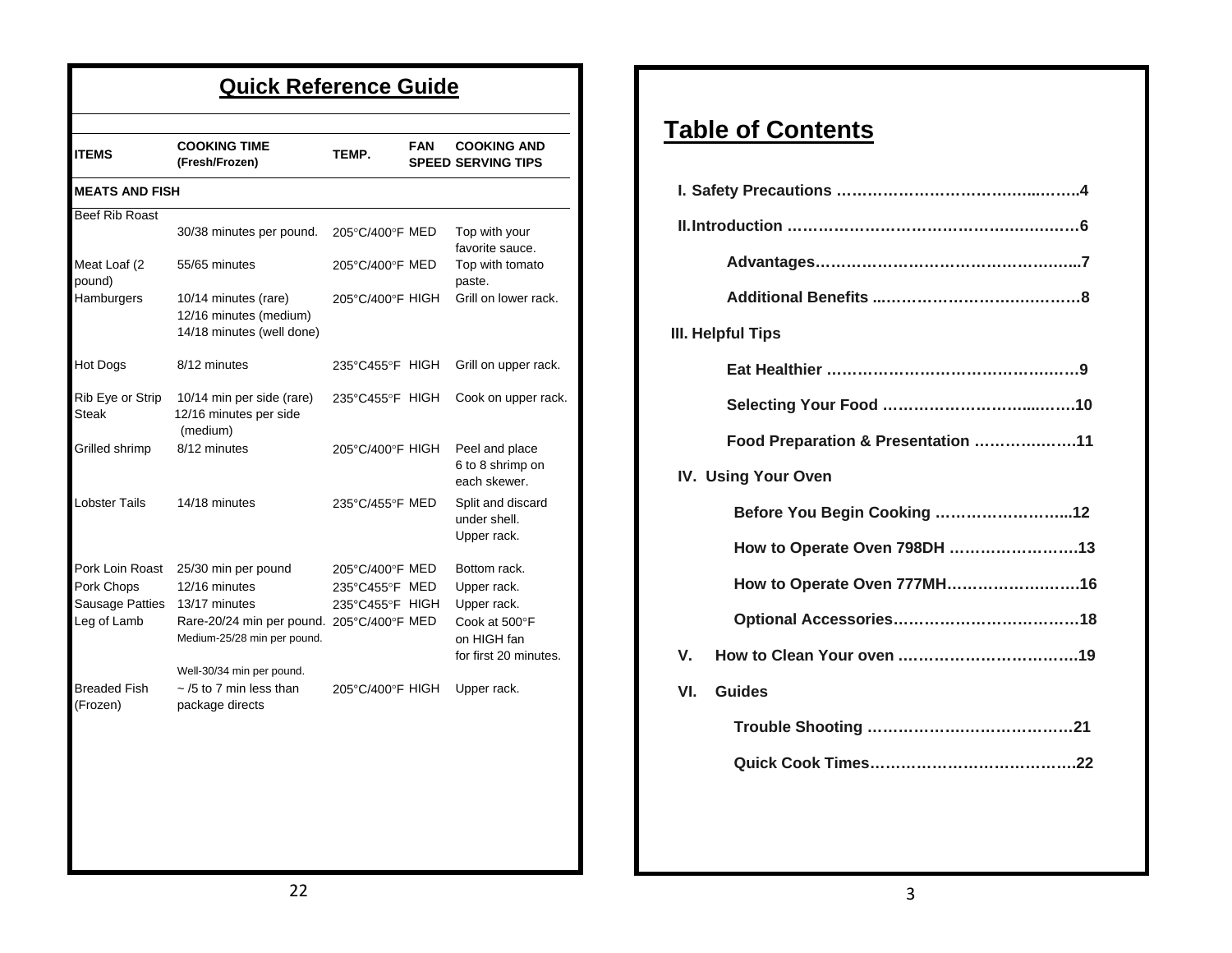### **Safety Precautions**



**When using electrical appliances, basic safety precautions should always be followed, including the following:**

#### 1. **READ ALL INSTRUCTIONS BEFORE USING!**

#### 2. **Oven surface are hot – Do Not Touch**.

- 3. This appliance is not intended for use by persons (including children) with reduced physical, sensory or mental capabilities, or lack of experience and knowledge, unless they have been given supervision or instruction concerning the use of the appliance by a person responsible for their safety.
- 4. **Children** should be supervised to ensure that they do not play with the appliance.
- 5. Place oven securely in center of workspace and **Do Not** let cord hang over the edge of table or counter and use away from high traffic areas.
- 6. **Always** turn off and unplug oven before moving **and** keep the cord away from heated surfaces.
- 7. **Do not** operate any appliance with a damaged cord or plug, or After the appliance malfunctions, or has been damaged in any manner.
- 8. **Unplug from outlet when not in use and before cleaning.** Allow to **cool before** putting on or taking off parts, and before cleaning.
- 9. **Do not** use outdoors or place on **or** near hot gas **or** electric burner  **or** heated stove. **Do not** use near aerosol sprays **or** oxygen.

| <u>TROUBLE SHOOTING GUIDE</u><br>Secura Turbo Oven™                                                                                |                                                                                                                                         |  |  |  |  |
|------------------------------------------------------------------------------------------------------------------------------------|-----------------------------------------------------------------------------------------------------------------------------------------|--|--|--|--|
| <b>Problem</b>                                                                                                                     | <b>Try</b>                                                                                                                              |  |  |  |  |
| <b>OVEN WILL NOT TURN ON</b>                                                                                                       |                                                                                                                                         |  |  |  |  |
| (Model 798DH)                                                                                                                      | $\checkmark$ Check to ensure power cord is<br>properly plugged into AC<br>outlet.                                                       |  |  |  |  |
|                                                                                                                                    | ✓<br>Check to ensure cord is                                                                                                            |  |  |  |  |
|                                                                                                                                    | properly plugged into oven.<br>Make sure the lid is properly                                                                            |  |  |  |  |
|                                                                                                                                    | secure.<br>$\checkmark$<br>Make sure the power switch is<br>at ON position                                                              |  |  |  |  |
|                                                                                                                                    | <b>NOTE:</b> The "Push-Down" motion acts<br>as a safety switch and will not allow the<br>oven to work when in the up-right<br>position. |  |  |  |  |
| (Model 777MH)                                                                                                                      | $\checkmark$<br>Turn timer dial past 20<br>minutes and then back to the<br>proper time.                                                 |  |  |  |  |
|                                                                                                                                    | Push the safety handle all the<br>way down.                                                                                             |  |  |  |  |
|                                                                                                                                    | NOTE: The handle acts as a safety<br>switch and will not allow the oven to<br>work when in the upright position.                        |  |  |  |  |
| <b>OVEN WILL NOT HEAT UP</b>                                                                                                       | ✓<br>Ensure the thermostat is set at<br>a high enough temperature.                                                                      |  |  |  |  |
| <b>LID OR BOWL IS CRACKED</b>                                                                                                      | $\checkmark$<br>Order replacement from<br>customer service department.                                                                  |  |  |  |  |
| <b>Technical Specifications</b>                                                                                                    |                                                                                                                                         |  |  |  |  |
| Weight: 21lbs/9.5kg<br>Bowl Capacity: 12qrts/11 Liters<br><b>Cook Temp. Range:</b><br>65°C - 250°C /150°F -500°F<br>Wattage: 1300W | <b>Voltage: 120V</b><br>Cycles: 60Hz<br><b>Bowl Diameter:</b><br>13inch/330mm                                                           |  |  |  |  |
|                                                                                                                                    |                                                                                                                                         |  |  |  |  |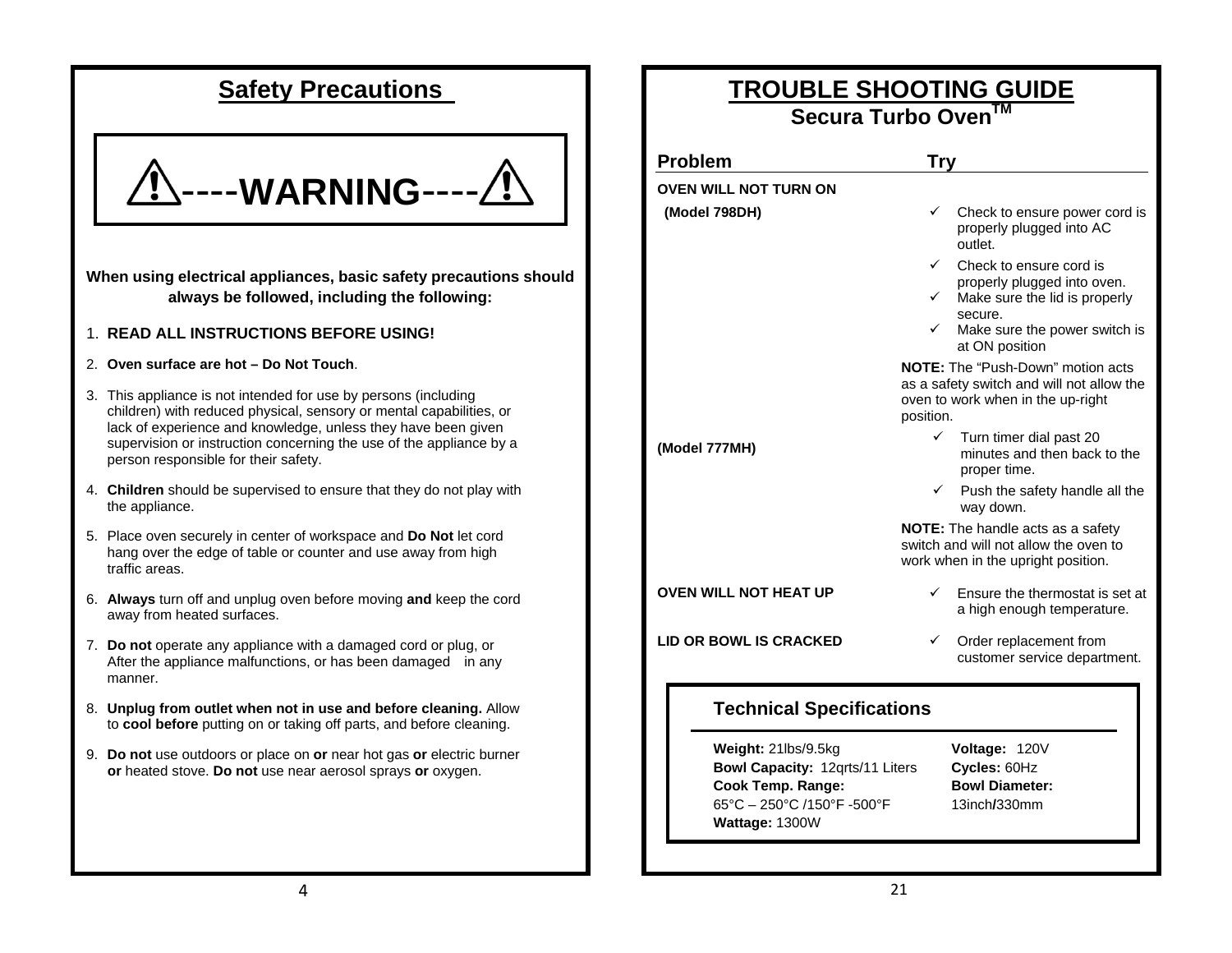### **Self-cleaning of glass bowl**

- To self-clean glass bowl, fill with approximately 4cm/1.5in. of hot water. **DO NOT FILL ABOVE THE 4CM**/**1.5in. LEVEL.**
- Add one squeeze of mild dishwashing detergent.
- Replace lid and plug in.
- Select "Wash (65°C/150°F)" on the temperature control panel. Set time to 10 minutes.
- After cycle is complete, rinse in warm water to remove all soap residues.

### **Using Dishwasher**

The *Secura Turbo OvenTM* is dishwasher safe, except for the lid – **Never was the lid in a dishwasher or immerse in water or any other type of liquid.** 

The glass bowl, after being removed from its stand and the wire racks may be washed in the dishwasher.

### **REMEMBER!**

- Unplug oven before cleaning the lid.
- Let oven cool before washing.
- Never immerse lid in liquid.
- Do not add water above the 4cm/1.5inch level when self cleaning.
- To Avoid Breakage allow the glass bowl to cool before pouring water.
- Keep oven lid dry after cleaning to avoid moisture in the lid.

### **Safety Precautions** cont…

- **10.** To protect against electrical shock, **do not** immerse cord, plug or heating unit in water or other liquids.
- **11. Secure** lid before turning on power and place lid on a rack for cooling.
- **12. Use handle** when lifting and removing from base.
- **13.** Always **use two hands when moving** the oven to protect against burns caused by accidental spillage of hot liquid.
- **14. Use caution** when disposing of hot grease.
- **15. Do not** pour liquid into outer pan.
- **16. Do not** wash or immerse power head in water or in dishwasher.
- **17. Do not** use accessories or attachments not recommended by manufacturer this may result in fire, electrical shock, or personal injury. Use this appliance for its intended purpose as described in this brochure.
- **18.** This appliance is for **household use only**; it is designed to process normal household quantities. It is not suitable for continuous or commercial operation.
- **19. Do not** disassemble the product. There are no user serviceable parts.
- **20.** This appliance is not intended to be operated by means of an external timer or separate remote-control system.
- 21. FOR 120V Unit Only: This appliance has a US 3 pin plug and will only fit into an outlet in one way. If the plug dose not fit fully in the outlet, contact a qualified electrician. Do not attempt to defeat this safety feature.

### **SAVE THESE INSTRUCTIONS AND PRECAUTIONS**

### **For home use only.**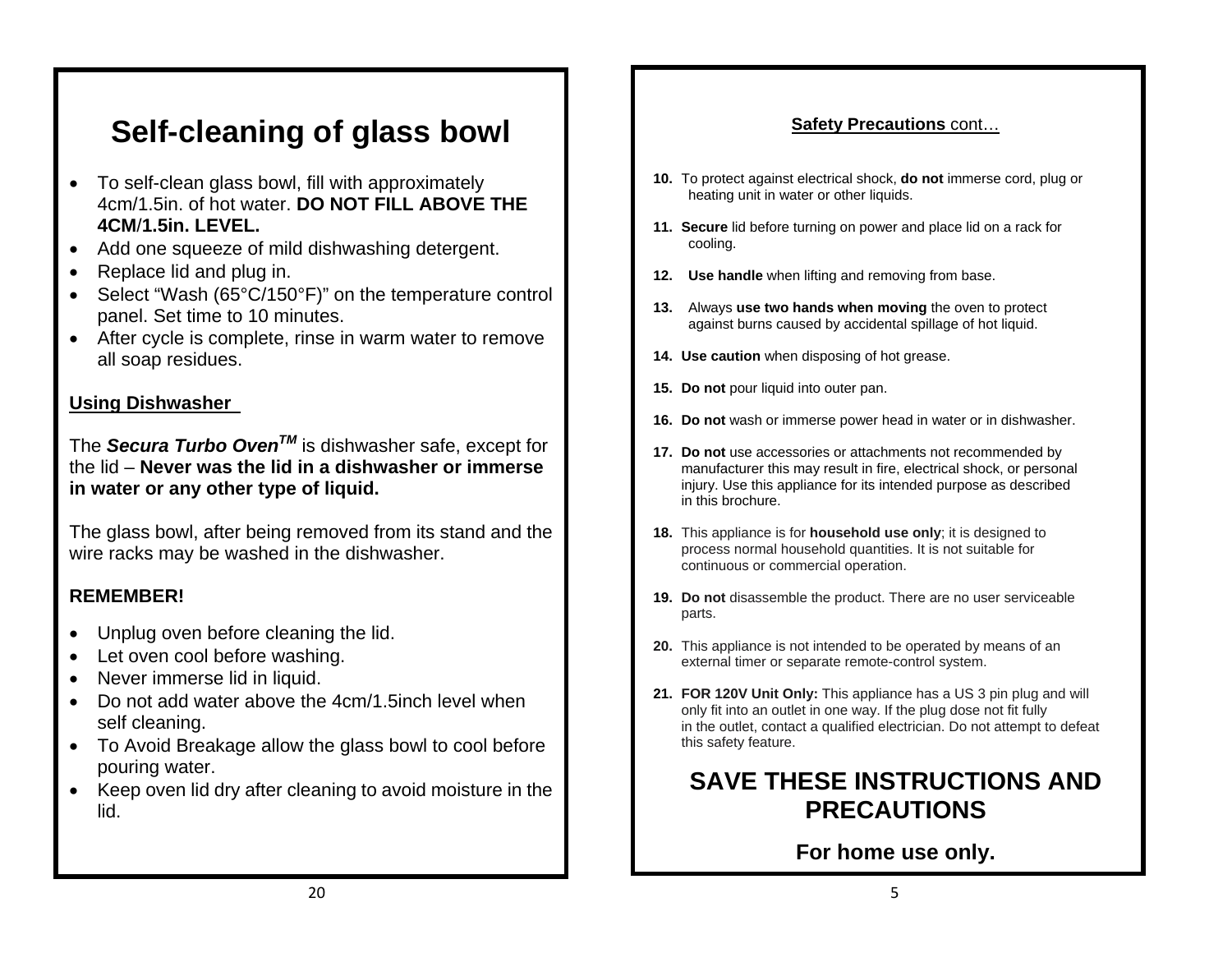### *Secura Turbo OvenTM A New Generation in Cooking!*

With the **Secura Turbo Oven**<sup>TM</sup>, you can prepare **Light Cleaning** delicious, healthy meals in less than half the time of common and traditional methods. These superior results are possible due to our revolutionary approach to time-honored cooking methods. Professional cooks the world over have long known the use of a fan could improve and accelerate the circulation of an oven's hot air.

A traditional oven consists of a fan mounted on one side of a metal box; this mounting style fails to distribute hot air in an efficient manner to cook food quickly and evenly without over drying. The *Secura Turbo OvenTM* has improved upon traditional oven cooking by:

- can clearly see what is being cooked from all sides.
- $\checkmark$  Crafting the lid to incase the fan; thus creating a tornado-like flow of ever-moving hot air that circulates hot air down and over food and then back up to the top. This cooks and browns food quickly and thoroughly without over cooking.

Designing *Secura Turbo OvenTM* to use rack cooking that allows multi-level cooking that elevates the need to be concerned with different food temperatures or cooking methods.

# **Cleaning**

- Unplug oven and let cool.
- Use a sponge or dishcloth with mild dishwashing detergent and warm water to wipe glass bowl clean.
- Rinse well to remove all detergent. **Note:** Never immerse lid in any liquid.

### **Normal Cleaning**

- Unplug oven and let cool.
- Using a dishcloth or damp sponge with a mild  $\checkmark$  Using glass housing, instead of metal, so that you  $\parallel$  dishwashing detergent wipe lid and fan housing.
	- **Do not** clean with steel wool pads or abrasive materials.
	- Wash wire racks in mild dishwashing detergent and water.
	- Clean metal parts using a sponge or dishcloth with a mild dishwashing detergent, then wipe clean. If scrubbing is necessary, use a nylon or polyester mesh pad.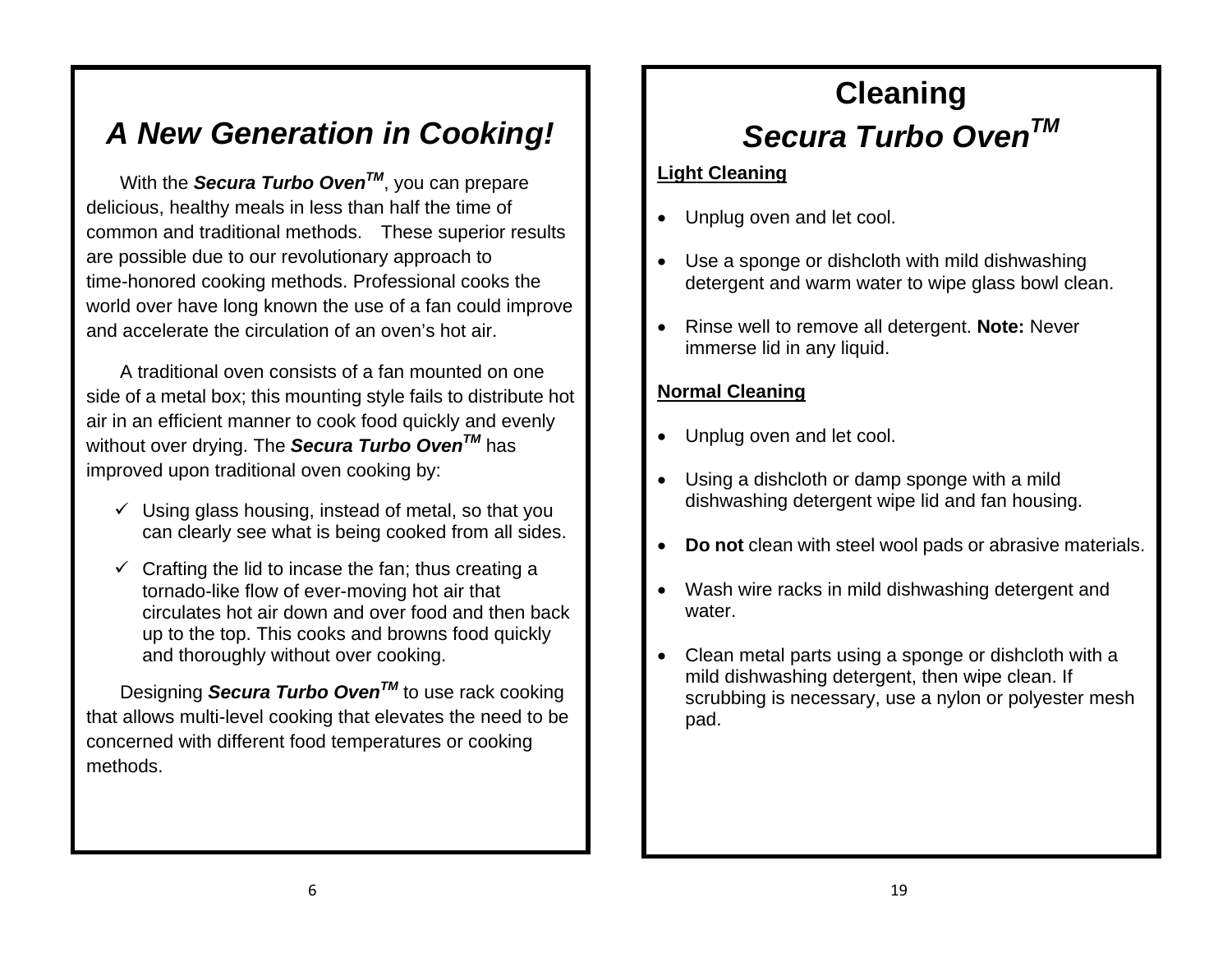| <b>Optional Accessory</b> |                                                                                                                 |                                             |               |
|---------------------------|-----------------------------------------------------------------------------------------------------------------|---------------------------------------------|---------------|
| <b>Browning Pan</b>       | This Browning Pan is specially<br>designed for your Secura Turbo<br>Oven. Your food always comes<br>out crispy. | Secura Turbo O<br>10 Appliances in          |               |
| <b>Grilling Plate</b>     | Coated with non-stick material,<br>Grilling Plate is designed to give<br>your steak a real grilled looking.     | <b>Standard Oven</b><br><b>Broiler Oven</b> | Grill<br>Deer |
| Pizza Pan                 | The holes on Pizza Pan allow<br>for moisture to escape leaving<br>the crust crispy.                             | Microwave Oven                              | Elec          |

**CONTRACTOR** 

#### **Steamer/fry Basket** *This Basket can be use for steaming vegetables and for*  **baking French fries.** *Cook a nutritious breakfast, toast bread, bacon and eggs on this Breakfast Rack at the same time.* **Breakfast Rack**Steams Boils without water *Roast a whole turkey or chicken with the Roast Rack. Must be used with the Dual Rack that* **Roast Rack** about the *comes with your purchase of* **Bakes** Grills **Grills** *Secura Turbo Oven and Extender Ring.*  **4-pc Skewer** *Perfect for grilling and roasting your favorite meat and vegetable*

*Order your Secura Turbo Oven Accessories at www.SecuraTurboOven.com*

## *Secura Turbo OvenTM*

### **10 Appliances in One!**

| ate           | Coated with non-stick material,<br>Grilling Plate is designed to give               | <b>Standard Oven</b> | Grill                      |
|---------------|-------------------------------------------------------------------------------------|----------------------|----------------------------|
|               | your steak a real grilled looking.                                                  | <b>Broiler Oven</b>  | Deep-fat Fryer             |
| n             | The holes on Pizza Pan allow<br>for moisture to escape leaving<br>the crust crispy. | Microwave Oven       | <b>Electric Steamer</b>    |
|               | This Basket can be use for                                                          | <b>Toaster Oven</b>  | <b>Convection Oven</b>     |
| <b>Basket</b> | steaming vegetables and for<br>baking French fries.                                 | Rotisserie           | <b>Electric Frying Pan</b> |

### *Cooks Eight Ways!*

| <b>Steams</b>     | <b>Boils without water</b> |
|-------------------|----------------------------|
| <b>Bakes</b>      | Grills                     |
| <b>Barbecues</b>  | <b>Broils</b>              |
| Fries without oil | Roasts                     |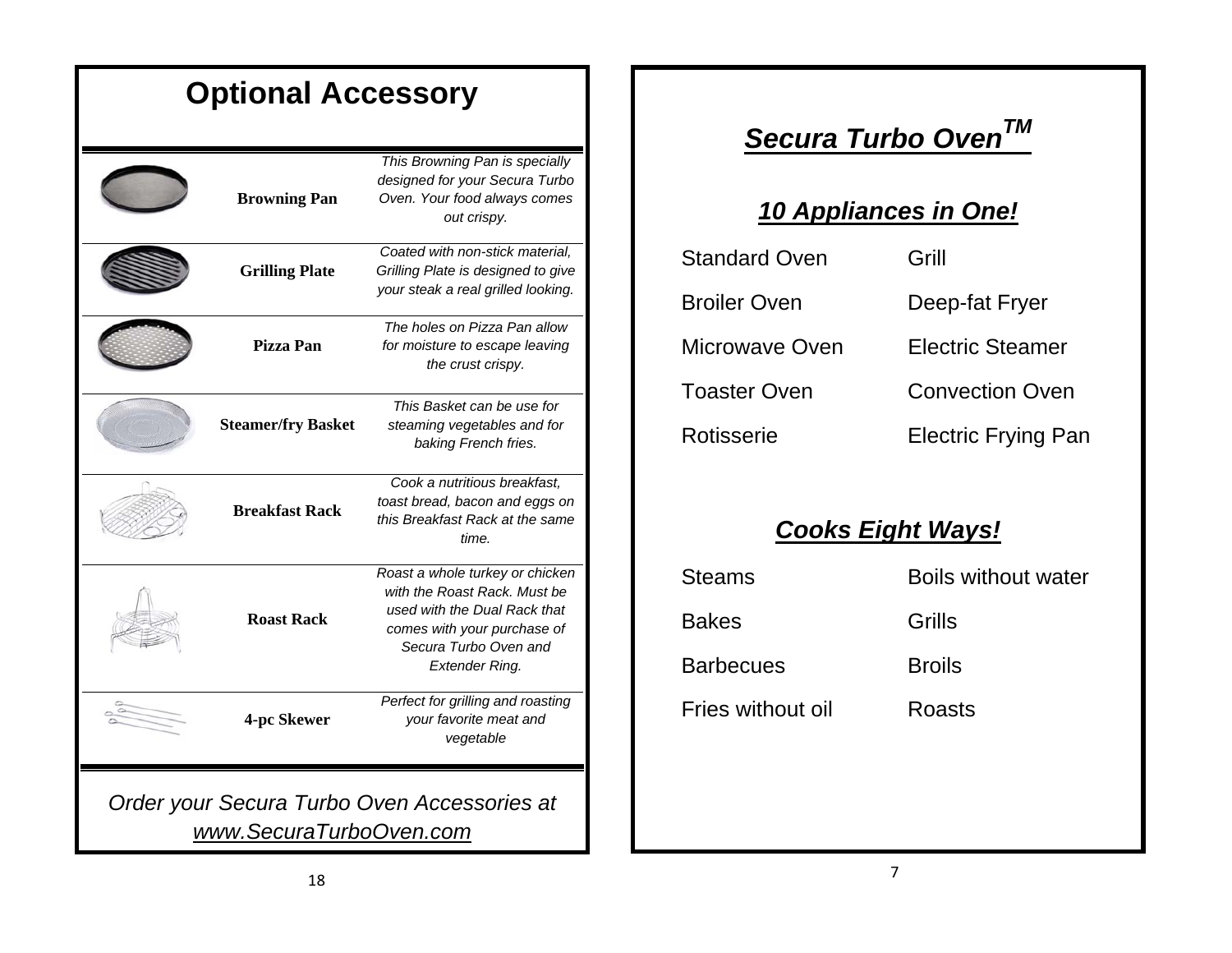## Additional Benefits: **Accessories**

- ❖ Cooking an entire meal at one time.
- Cooking with multi-levels allows for lighter and more nutritious meals when fats and oils drift through the grating when meat, poultry, or fish is cooked on the lower rack.
- Meat and poultry turn brown and crisp on the outside while staying moist and juicy on the inside.
- ❖ Sliced potatoes are cooked to golden brown and crisp by "air-frying" with a limited amount of oil. Use **tongs** to
- $\clubsuit$  Breads and pastries rise higher, fluffier, and moister than  $\|\hspace{0.1cm} \|$   $\|\hspace{0.1cm} \|$  cooking. in a traditional oven.
- There are savings up to 60 percent in energy consumption compared to a traditional oven.
- $\div$  Frozen foods are defrosted quickly.

The *Secura Turbo OvenTM* can roast, broil, bake, steam, and defrost food perfectly without the costly expenses of installing wall units. It is easy to operate, just set the time, temperature, and fan speed; all this with the addition of a built in cleaning cycle.

### **Now, that's A New Generation of Cooking!**

 Use these *Secura Turbo OvenTM* accessories to cook every type of meal imaginable. They will make using your oven easier and add food diversity to your meal routines.

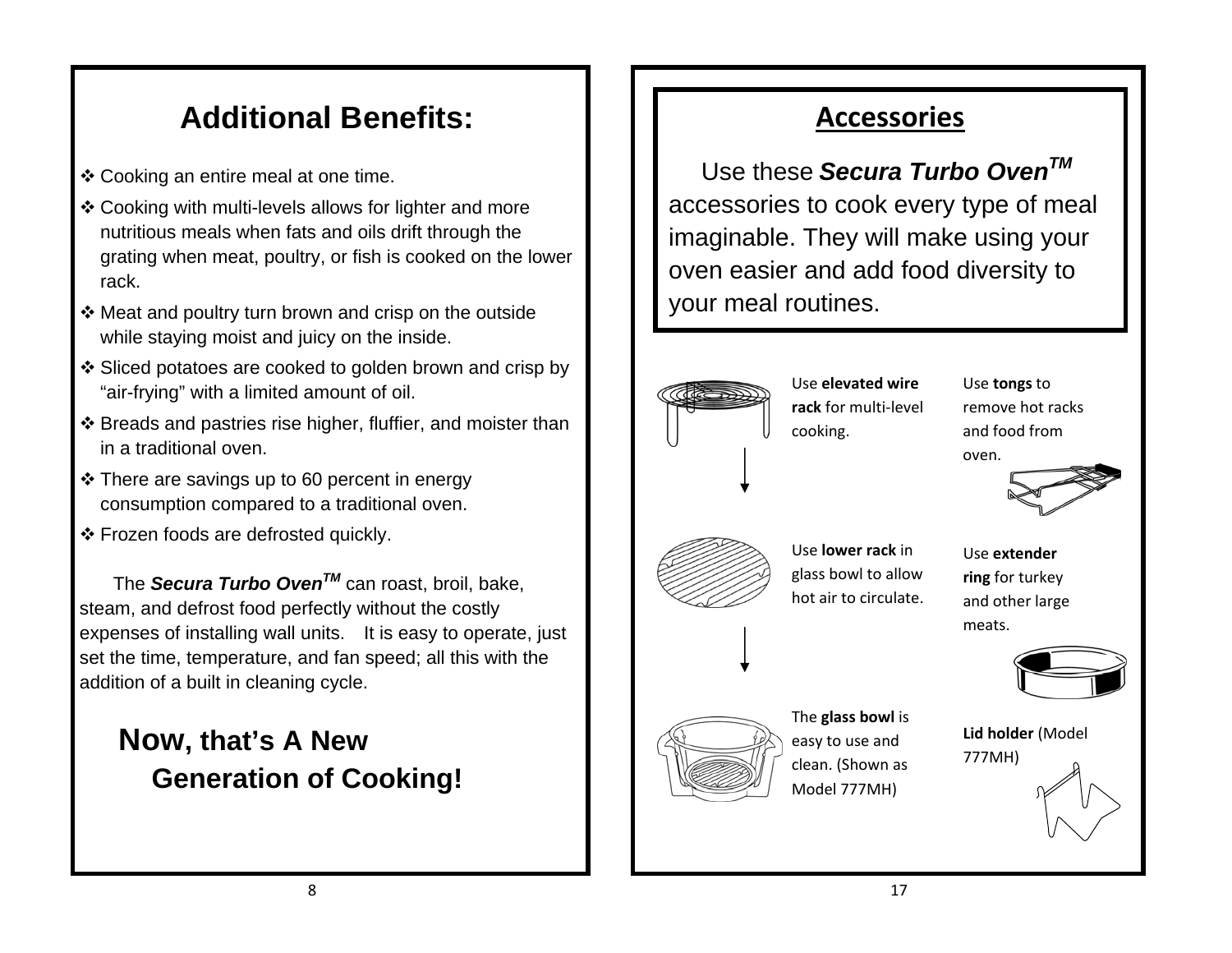# **Secura Turbo Oven<sup>TM</sup> 777MH All of us try to eat healthier, but it can get hard with**

- Plug one end of Power Cord into the socket of the body and the power plug in a standard AC outlet.
- Place lower wire rack in the glass bowl of the oven.
- Place food directly on rack unless otherwise specified. Use the lower rack for all recipes unless otherwise noted.
- Close the lid and push handle safety button and place handle down to the
- Set thermostat.
- Set timer.



## **How to operate the** <br> **Eat Healthier**

traditional cooking methods due to the additions of fats and oils that must be added to cooking methods. With **Secura Turbo OvenTM**, you are always cooking with hot air (dry roasting) on the food suspension racks; this minimizes the retention of fat that leads to fewer calories and less fat and cholesterol consumption.

horizontal "On" position. **Although, you can add fat, oil, butter, or margarine to most** recipes, it's not necessary with the **Secura Turbo OvenTM**. We recommend the following nine steps to improve your health:

- $\triangleright$  Eat a variety of foods from all the food groups daily.
- $\triangleright$  Eat less sugar, oil, fat, cream-based sauces, and sweets.
- $\triangleright$  Eat plenty of fruits and vegetables (preferably steamed).
- $\triangleright$  Drink moderate amounts of alcohol.
- $\triangleright$  Drink plenty of water daily.
- $\triangleright$  Eat more fresh foods instead of processed foods.
- $\triangleright$  Eat regularly, but smaller portions.
- $\triangleright$  Opt for dry-roasting foods.
- $\triangleright$  Sparingly use salt.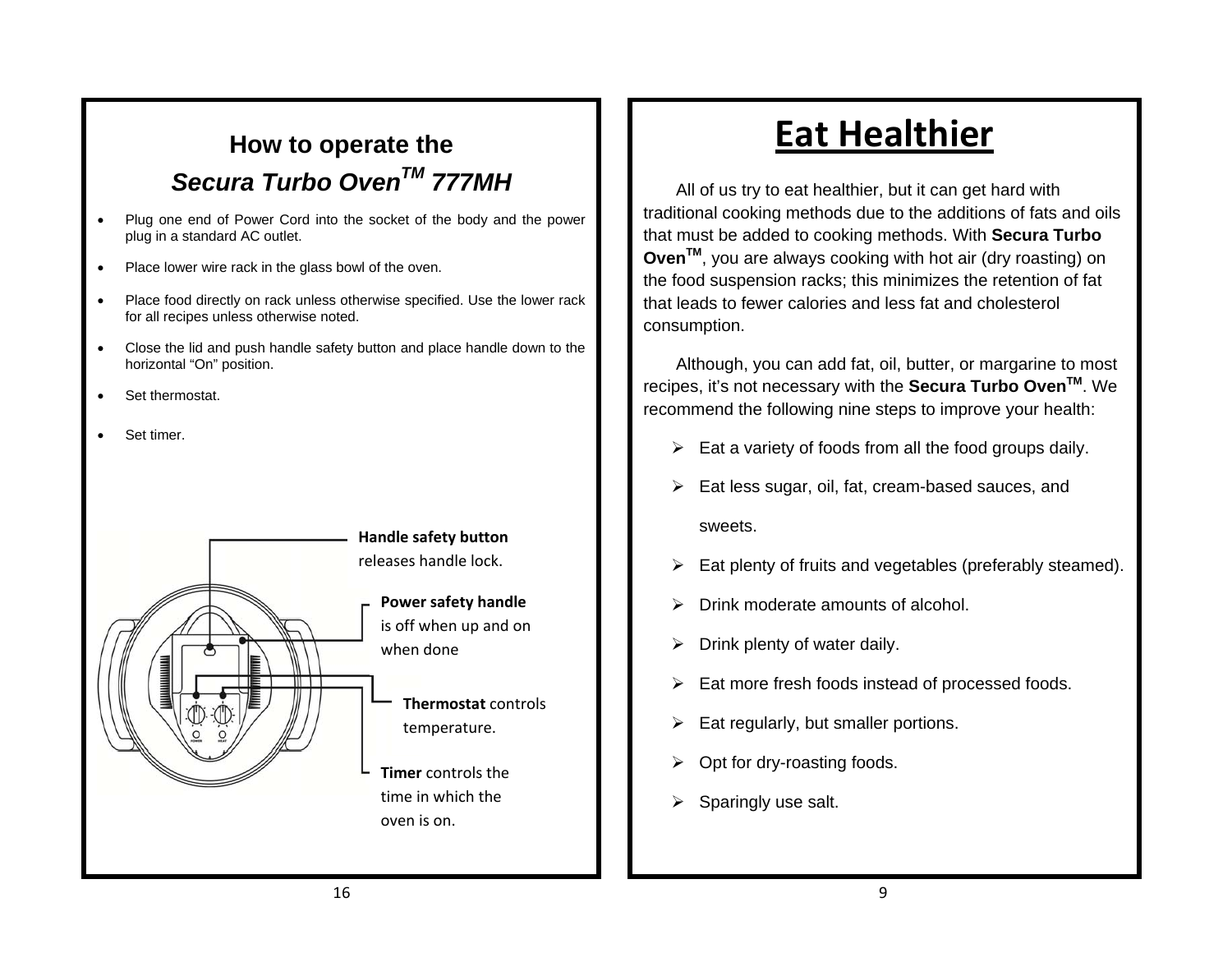### **MEAT**

*Beef:* Select rich, red, fine-textured meat. Opt for a slight marbled appearance to reduce fat intake. Try purchasing whole cuts of meat and slice according to your needs; this save lots of money and allows for portion control.

*Lamb:* Meat should be lean with a soft and pinkish-red with a fine texture.

**Pork:** Opt for lean fresh smelling port products that have a slight pink color.

### **FISH**

**Whole:** If opting for a whole fish ensure to check for the signs of freshness: full, clear eyes, bright gills and scales that are not slimy, the texture should be firm and springy to touch, and smell fresh from the sea.

**Fillets:** Opt for fillets that are bright in color without discoloration and don't have any liquid released. Fillet should smell fresh from the sea.

### **POULTRY**

Select only fresh smelling and looking meat or birds.

#### **VEGETABLES / FRUIT**

Choose fruits that firm, almost ripe fruit without bruising or blemish and that are bright in color.

Vegetables should be firm, crisp, and have bright coloring, avoid soft or limp varieties and those packed in plastic wrap that have the tendency to spoil quickly.

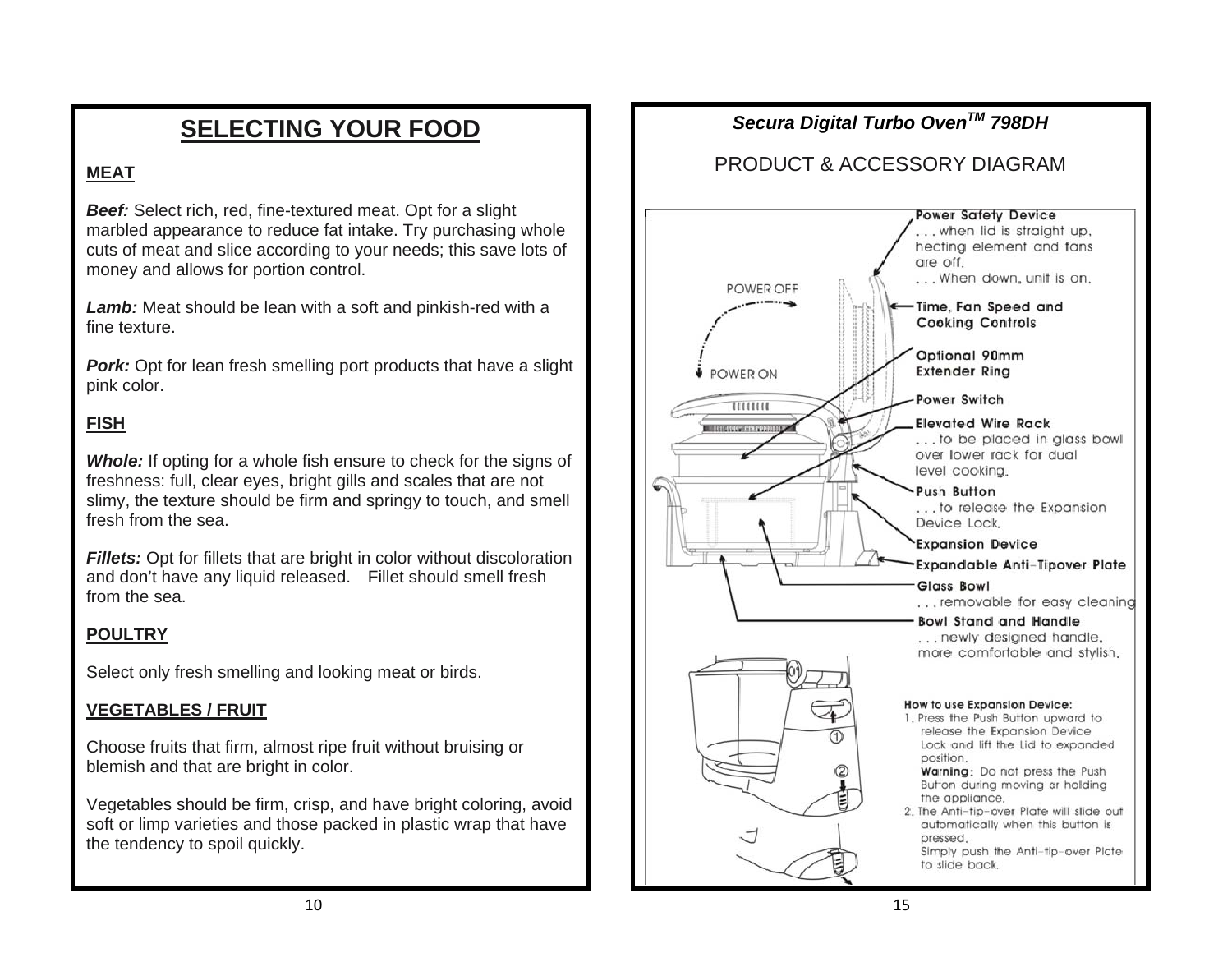### **How to operate the** *Secura Digital Turbo OvenTM 798DH cont…*

- When the timer reaches "00:00", the cooking cycle is finished and the **PREPARATION** appliances will beep 6 times. At the same time, the power light goes off but the temperature indicator light is still on. If the oven temperature is over 150°C (350°F), the fan speed indicator light will flash and the fan will continue to operate to allow the heating element to cool. When the oven temperature drops down to 150°C/350°F, the fan will stop operating and the fan speed indicator light will stop flashing.
- Press the "Clear" button to reset all functions. The timer will be reset to **oncept and meat and the the ten on** meat and poultry. "00:00", temperature indicator switched to "65°C/(Wash)" and fan speed indicator light switched to "High".<br>indicator light switched to "High".
- If the lid is raised to a vertical position during cooking the heating element will<br>shut off and the timer will stop. The fan will stop operating when the oven temperature is below 150°C/300°F.
- However, if the oven temperature is over 180°C/350°F, the fan speed will switch to low speed and start to dissipate heat. At the same time, the fan speed indicator light stays at the original position and flashes until the oven temperature is dropped down to 150°C/300°F.
- When the oven temperature reaches the selected temperature during cooking, the temperature indicator light will flash. If when the oven temperature drops below the selected temperature, the light will stay at "on" again without flashing.



### **FOOD PREPARATION & PRESENTATION**

For a meal to be the very finest it is important to start with the best possible ingredients for an appetizing, tasty, and healthy meal(s). Clean, dry, and trim fresh vegetable to remove all bruises and blemishes. Remove excess fat

same cooking time. This will lessen work time and avoid

### **PRESENTATION**

 Try a few of these interesting ways to perk up your table and make any meal a fine dining experience.

- ♦ Display meat on large attractive platters to add appeal and simple serving.
- ◆ Offer sliced baked in a basket decorated with a fancy cloth or colored napkins. Serve with butter or margarine combined with savory seasonings or sweet honey.
- ♦ Make serving sauces easy by using a ladle or gravy boat to make passing around the table and to make a meal a touch formal.
- ♦ Add flowers and candles to the table create a wonderful eating experience. Keep flowers low so not to act as a barrier between table members.

## *Eat, Dine & Live Well*